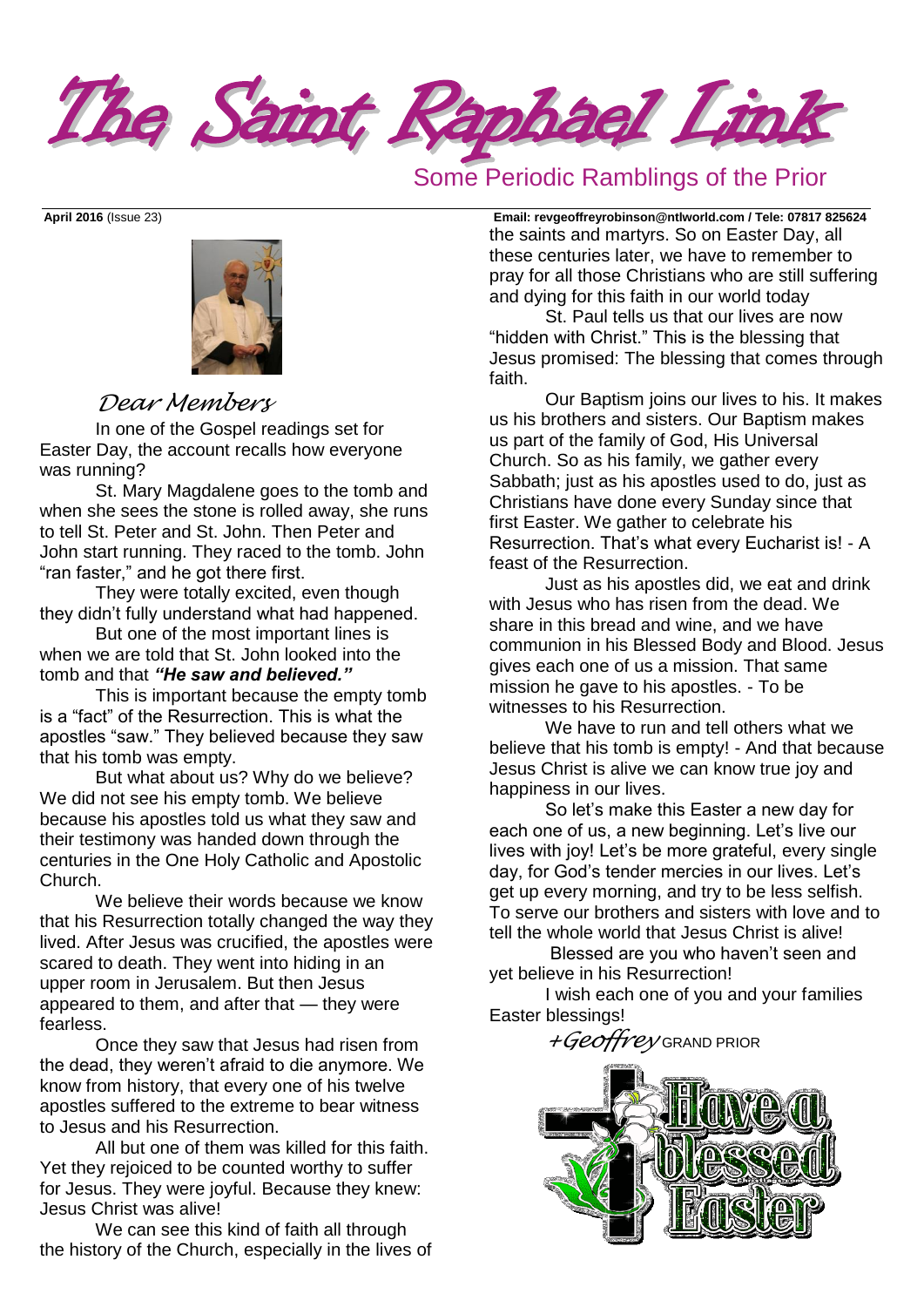

Beryl Anderton / Mary Gallagher / Gillian Gaiter / Paul Shaw / Sheila Hogarth / Ivy Holland / Ruth Barr / Kathleen Roberts / Lesley Fudge / Thelma Thompson / Ian & Anne Weatherall / Marlene Addy / Ray & Doreen Connell / Margaret Smith / Tania Walker / John Bartle / Brian Adams / Vicky Grimshaw / Patricia Grant / Brian Barber / Elizabeth Mills / Lidia Flemming / Vera Balmforth / Tracey Rouse / Paul Sheridan / Roy Howard / Albert Jones / (Baby) Charlotte Park / Nicole Vendettuoli / Margaret Rixon / Vivienne Ainsworth / Ivor MacFarlane / Shaun Humphries / Lucy Riding **/**  David Ford / Veronica Hawcroft / Amelia Radomski / Mary Flannigan / John & Mary Howard / Ida Simpson / Bernadette Delaney / Alexander Stoneham / Edward Billington / Katie Baker / Mary Cumberbach / Debbie Mundey / Jean and Alan Rothwell / Michael & Anne Stephen /Michael Aymes / Gaynor Smith (nee James) / Anne Snell / Beryl & Julie Stelling / Diane Beresford / Doreen Devitt / Joan Armstrong / Brigitte Duffet / Eileen Duffy / Tony Kirby / Ronald Ball / Ian Cameron / Terry Duffy / Glyn Shipton, priest / Diane Shipton and parents Derek & Delia / Angela Billernes / Charlotte Ward Juliette Burglé / Sally Hayes / Raymond Ketland / Gabriella from Malta / Maddie Penlington.

Answers to Locations: 1. St Peter's Square at Easter / 2, Church of Miracles – Ta'Pinu, Malta / 3. Rochester Castle.

# **Calendar of Saints**



### **St Macarius of Kalyzin**

Saint Macarius of Kalyazin (in the world Matthew) was born in 1400 in the village of Gribkovo (Kozhino), near the city of Kashin, into the family of the boyar Basil Kozha. From youth he yearned for monasticism, but he married at the insistence of his parents.

After a year his parents died, and after three more years his wife Elena also reposed. Having nothing to bind him to his former life, Matthew became a monk at the Nikolaev Klobukov

monastery. Desiring solitude, he left the city monastery with the abbot's blessing, and he found a suitable place between two lakes, eighteen versts from Kashin. Here the monk raised a cross and founded a solitary wilderness monastery. The boyar Ivan Kolyaga, to whom the nearby lands belonged, began to fear that a monastery would grow up there, and that monks would begin to cultivate the wastelands. The Enemy of our salvation planted such spite and enmity in the boyar, that he decided to kill the saint. Suddenly, he was stricken with a grievous illness. Fear of death awakened repentance in the boyar. Ivan Kolyaga was carried to the saint and told him of his evil intent, asking forgiveness.

"God forgive you", the humble ascetic replied. Wishing to expiate his sin and to help the saint, the boyar gave his lands to the growing monastery. The monks built a temple dedicated to the Most Holy Trinity. Word of the boyar Kolyaga's conversion brought many people to the monk, seeking salvation.

The monastery had two chalices, a diskos and two plates fashioned by St Macarius on a lathe. He guided not only the monks, but also laypeople coming to the monastery, dealing with both the educated and the simple.

Despite his noble origin and his position of igumen, the saint wore ragged, frayed and patched clothing. In his conduct and his way of life St Macarius was so simple that the haughty heretic Vassian, sneeringly called him the "peasant of Kalyazin." The saint preferred to hear himself mocked rather than praised. He went to solitary places, delighted to be alone with nature. Wild animals, sensing his holiness, walked with him like sheep, they submitted to him, and sometimes took food from him.

"Such piety and decorum were in that monastery, where everything was done in harmony with the patristic and communal traditions, that even the great Elder Metrophanes Byvaltsev was amazed. He had just come from Mount Athos, where he spent nine years, and said to the brethren: "My efforts and my journey to the Holy Mountain were in vain, because one can find salvation in the Kalyazin monastery. Life here is similar to life in the cenobitic monasteries of the Holy Mountain." From the moment St Macarius settled in the wilderness, he did not abandon his strict Rule because of old age. Even during his lifetime the saint repeatedly healed the paralyzed and the demon-possessed.

The saint reposed on March 17, 1483. At the time of his death they found heavy chains on him, about which no one knew. The incorrupt relics of St Macarius were uncovered on May 26, 1521 when ditches were dug for a new church. A Council of 1547 established his local festal celebration.

The successor of Bishop Moses was St Macarius' brother, Bishop Gennadius (Kozhin) (1460-1477). The nephew of St Macarius, St Paisius of Uglich (January 8 and June 6) was also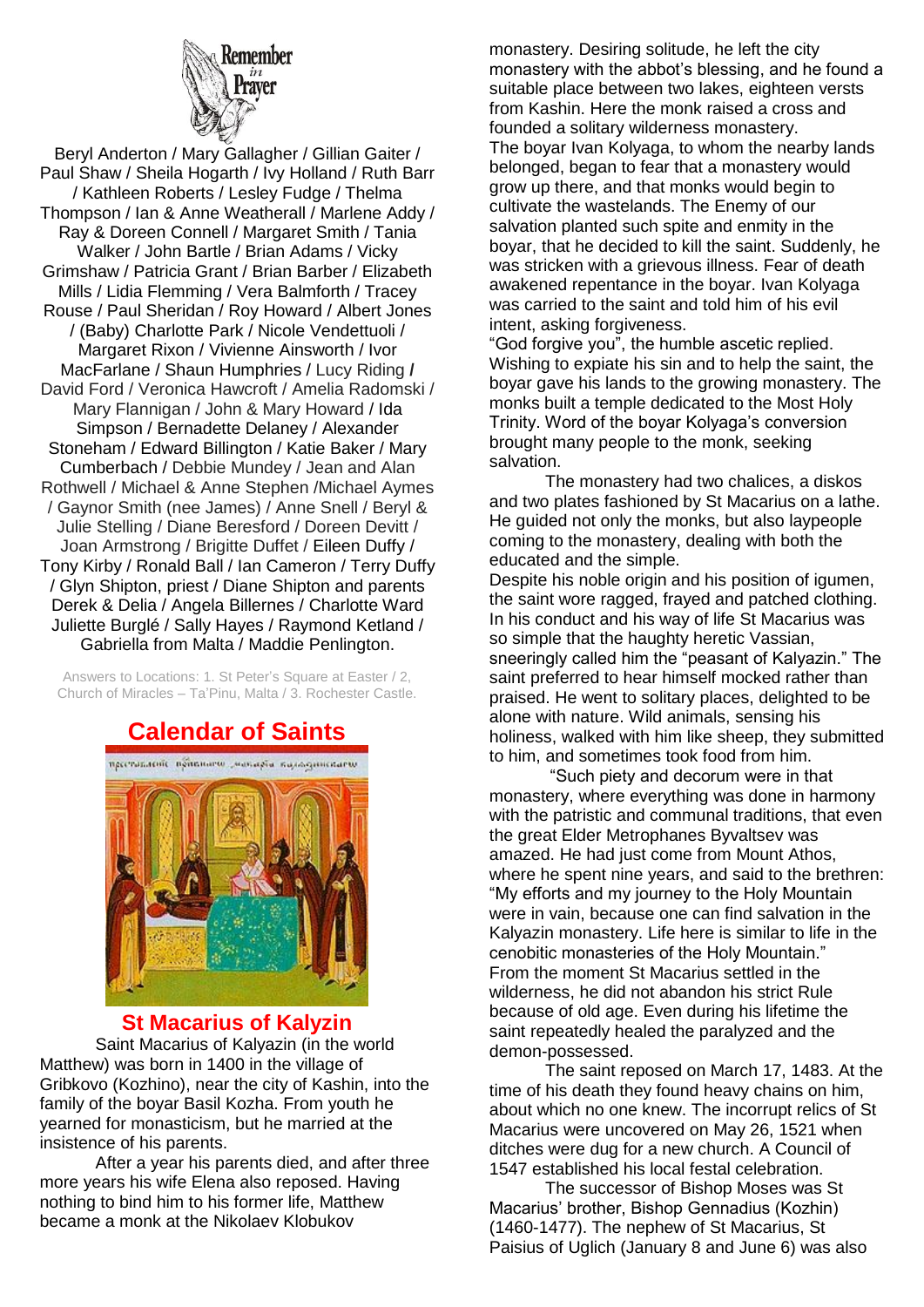famed for his sanctity. The Kalyazin monastery had a collection of the sermons of St Gregory the Theologian, which St Macarius had copied in his own hand.

### **Story Corner "AND THEY CRUCIFIED HIM"**



The cross is placed on the ground and the exhausted man is quickly thrown backwards with his shoulders against the wood. The legionnaire feels for the depression at the front of the wrist.

He drives a heavy, square wrought-iron nail through the wrist deep into the wood. Quickly he moves to the other side and repeats the action, being careful not to pull the arms too tightly, but to allow some flex and movement. The cross is then lifted into place. The left foot is pressed backward

against the right foot, and with both feet extended, toes down, a nail is driven through the arch of each, leaving the knees flexed. The victim is now crucified.

As he slowly sags down with more weight on the nails in the wrists, excruciating fiery pain shoots along the fingers and up the arms to explode in

the brain -- the nails in the wrists are putting pressure on the median nerves. As he pushes himself upward to avoid this stretching torment, he places the full weight on the nail through his feet. Again he feels the searing agony of the nail tearing through the nerves between the bones of his feet.

As the arms fatigue, cramps sweep through his muscles, knotting them deep relentless, and throbbing pain. With these cramps comes the inability to push himself upward to breathe. Air can be drawn into the lungs but not exhaled. He fights to raise himself in order to get even one small breath.

Finally, carbon dioxide builds up in the lungs and in the blood stream, and the cramps partially subsided. Spasmodically, he is able to push himself upward to exhale and bring in life-giving oxygen.

Hours of limitless pain, cycles of twisting, jointrenting cramps, intermittent partial asphyxiation, searing pain as tissue is torn from his lacerated back as he moves up and down against rough timber. Then another agony begins: a deep, crushing pain deep in the chest as the

pericardium slowly fills with serum and begins to compress the heart.

It is now almost over. The loss of tissue fluids has reached a critical level. The compressed heart is struggling to pump heavy, thick, sluggish blood into the tissues. The tortured lungs are making frantic effort to gasp in small gulps of air. He can feel the chill of death creeping through his

tissues.

Finally, he allows his body to die. All this the Bible records with the simple words, "and they crucified Him" -- Mark 15:24

> **Cook's Corner: CHOCOLATE HOT CROSS BUNS**



**Ingredients:** *For the buns:* 50 g unsalted butter 200 ml whole milk, at room temperature 500 g strong bread flour, plus a little extra for the board 7 g sachet fast-action dried yeast 50 g caster sugar 2 tsp ground cinnamon 75 g mixed peel 75 g sultanas 1 orange, zested 2 eggs 1 tsp vanilla extract vegetable oil, to grease the proving bowl and tray 100 g chocolate chips *For the crosses*: 100 g plain flour

For the toffee glaze: 55 g unsalted butter 125 g muscovado sugar 2 tbsp golden syrup 75 ml double cream

### **Method:**

**1.** For the buns: Melt the butter and leave to cool slightly, then pour the butter into the milk and set to one side to cool. Sift the flour into a bowl, add the yeast, caster sugar, cinnamon, mixed peel,

sultanas, orange zest, 1 beaten egg, the vanilla and a pinch of sea salt.

**2.** Using a fork, stir the ingredients to combine them, then slowly add the cooled melted butter and milk mixture. Bring together using your hands until a ball of dough forms. Add a little extra milk if the dough seems dry.

**3.** On a floured board, knead the dough for five minutes, until the dough is smooth and elastic.